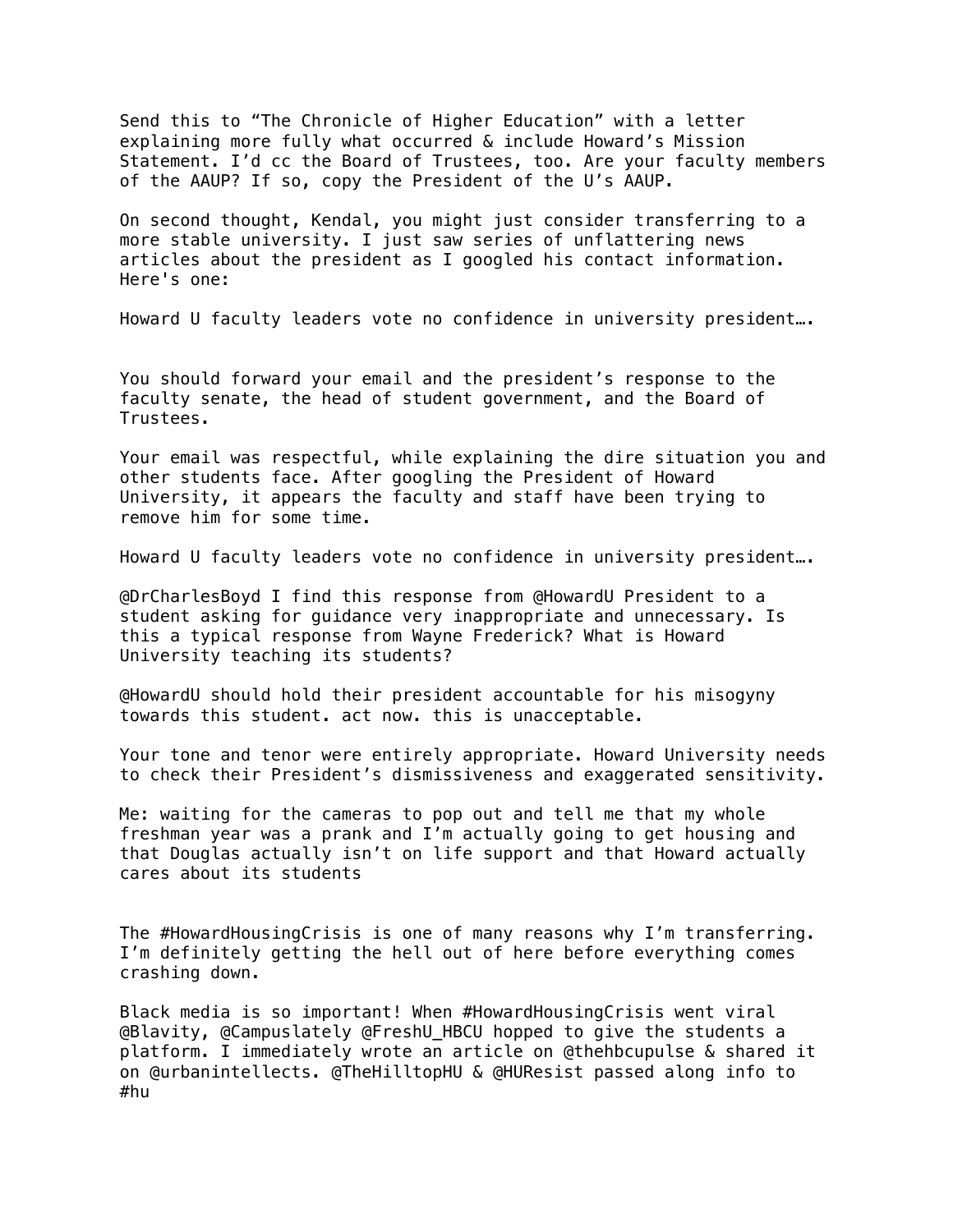Saying "I told you so" is unprofessional but I will say the story isn't over and what Howard is doing to its students isn't right #HowardHousingCrisis

Amid Upcoming Quad Renovations: Is There A Housing Crisis In The Making? Story by: (@Maya\_BlakeM) http://thehilltoponline.com/ 2018/02/01/amid-upcoming-quad-renovations-is-there-a-housing-crisisin-the-making/ …

This clown Frederick should not be in this position. His answer smacks of elitism, and how dare you, lowly student, communicate with me the College President. Let me smack you down. "Tone and Tenor", what the hell is this, a recital? What motivates you to address me in this manner. Yess su Massa. Sorry Massa. Well my son just had HU on his list of Schools, I marched right to his room explained to him, this condescending prick of a College President at HU. HU was removed immediately. Don't want schmucks like those, helping to mold my child. Piece of excrement. As an HU alum, my yearly donation stops, as of right now.

Given the cost of rentals in the district, his response to this student's very valid concern was extremely rude. And yes, Howard is private property but telling the press they can't come on campus to interview students? What a serious PR fail as all any reporter has to do nowadays is go to social media to outreach to students. Is the Howard Board of Directors paying attention here?

When someone like this administrator refers to 'tone' or says your being 'terse', they are bullying you.

"Don't bother me with your petty problems, I am too important". "You haven't accessed to correct party, you stupid kid, don't bother me with your problems".

This guy should be fired, and immediately.

Yeah, I bet they didn't want WAPO on site, lol. This story says ugly things about money and students at this school.